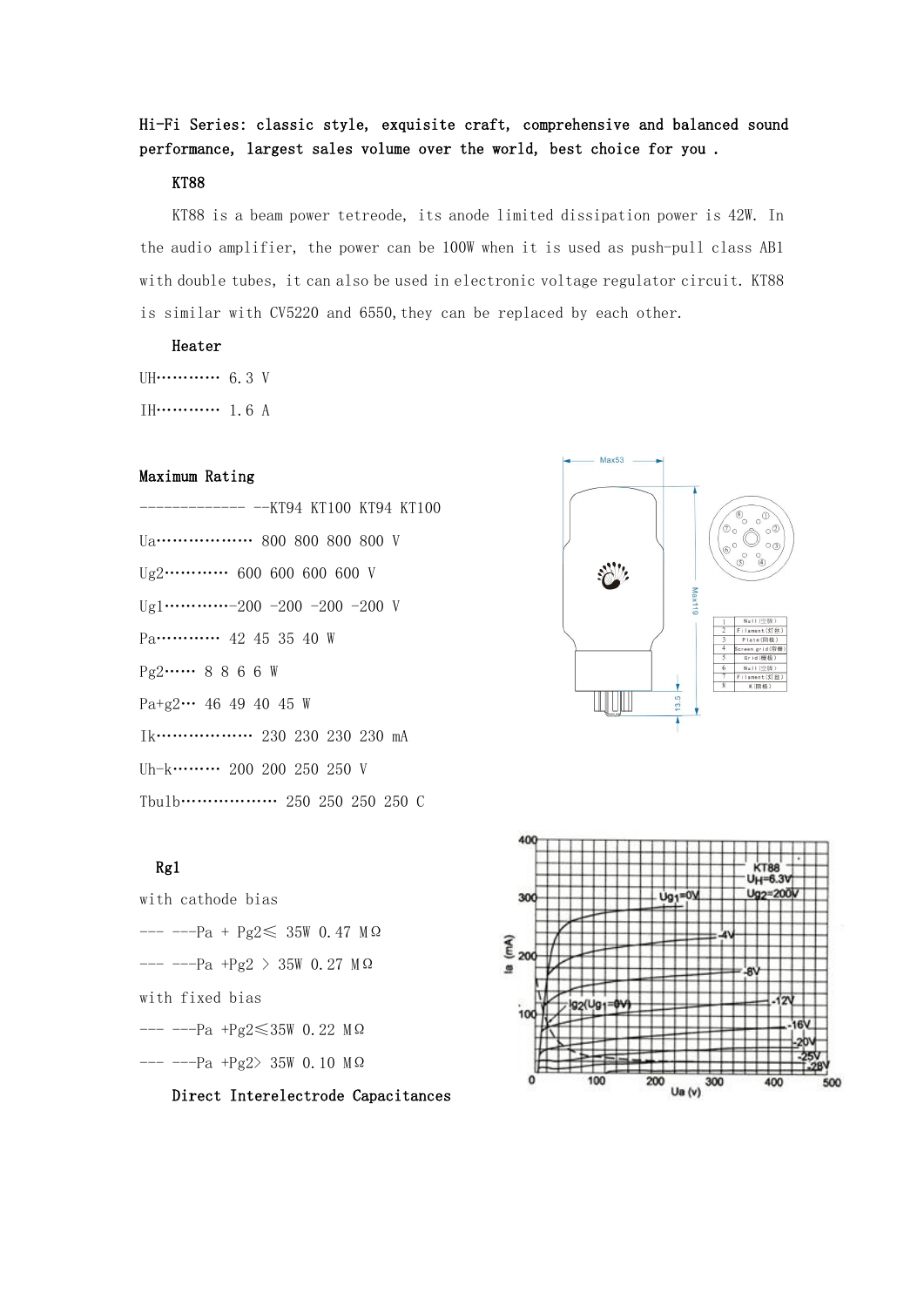--- - - --triode connection and tetrode connection input……… 16--- -9.3 PF output……… 12 --- -17 PF grid to plate……… 1.2 ----7.9 P

#### Static parameter

#### tetrode connection

Ua…………………250V Ug2……………… 250V a………………… 140mA  $Ig2$ (approx) …… 3mA  $-$ Ug1(approx) ……15V  $Gm \cdots \cdots \cdots \cdots \cdots \cdots 12mA/V$ ri …………………12KΩ μg1-g2…………… 8

# triode connection

| $-$ Ugl(approx) $\cdots$ 15V                          |  |
|-------------------------------------------------------|--|
| $Gm \cdots \cdots \cdots \cdots \cdots \cdots 12mA/V$ |  |
|                                                       |  |
|                                                       |  |

## Series KT88 KT94 KT100

KT88-978

Recommended Operating Conditions (reference value)

# Push-pull.classAB1.cathode bias.triode connection.

Ua. g2(b)……………400 485 V Ua. g2 $(0)$ ……………349 422 V